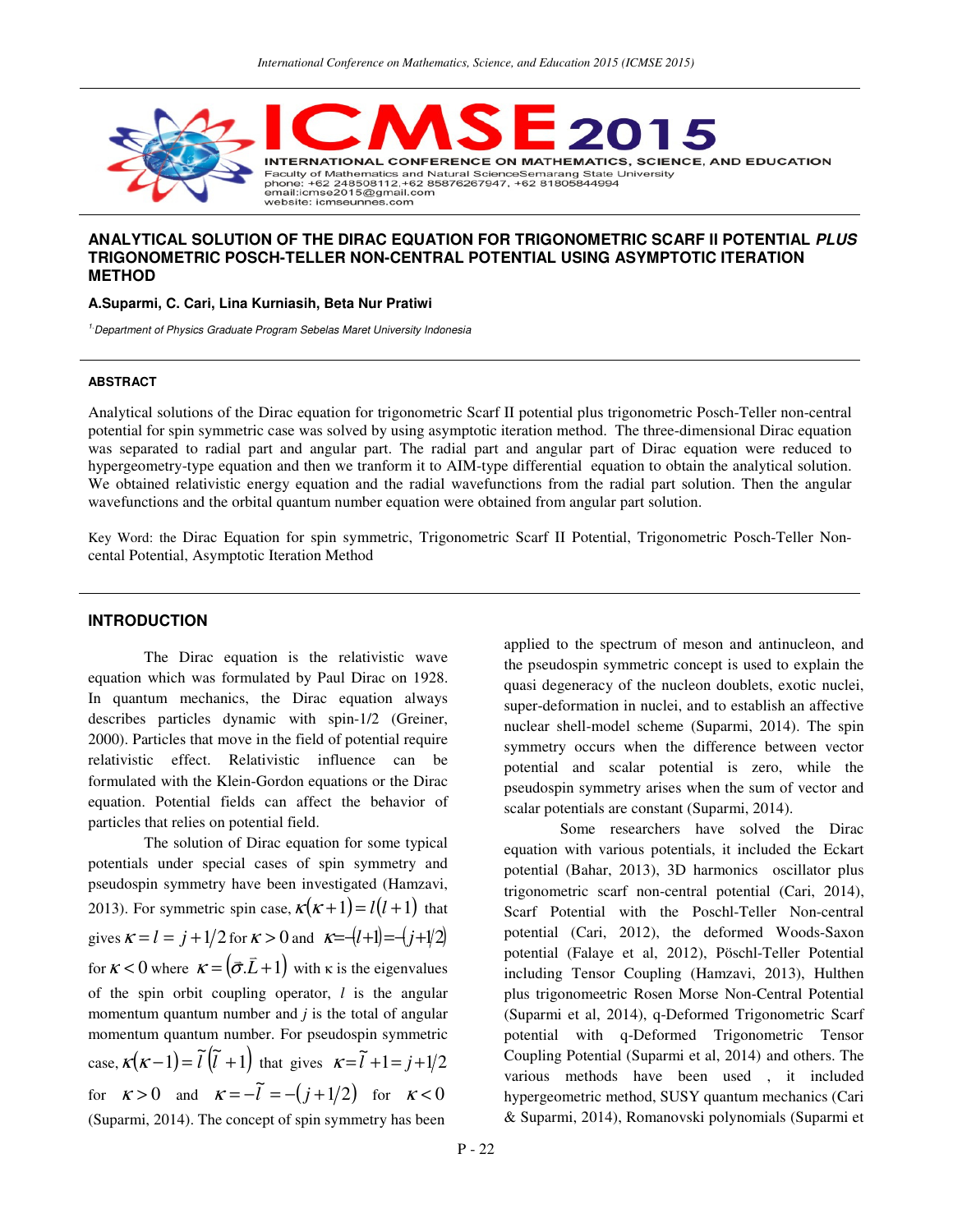al, 2014), the Nikiforov-Uvarov method (Deta et al, 2013), asymptotic iteration method (Soylu et al, 2008) and others.

In this paper, the relativistic energy and wavefunctions of trigonometric Scarf II potential with trigonometric Posch-Teller, which non central potential, are analyzed using iteration asymptotic method. This paper is organized as follows asympotic iteration method is presented in section 2. Solution of radial and angular Dirac equations are presented in section 3.1 and 3.2. Conclusion is presented in section 4.

# **ASYMPTOTIC ITERATION METHOD**

Asymptotic Iteration Method (AIM) is used to solve second order differential equation in terms (Falaye dkk, 2012):

$$
y_n^{(n)}(x) - \lambda_0(x) y_n^{(n)}(x) - s_o(x) y_n(x) = 0 \tag{1}
$$

where  $\lambda_0(x) \neq 0$  and  $s_o(x)$  are coefficients of the differential equation and they are well defined functions as well as sufficiently differentiable.

The solution of equation (1) can be obtained by using iteration of  $\lambda_i$  and  $S_i$ ,

$$
\lambda_i(x) = \lambda_{i-1} + \lambda_{i-1}\lambda_0 + s_{i-1}
$$
  
\n
$$
s_i(x) = s_{i-1} + s_0\lambda_{i-1}
$$
  
\n
$$
i = 1, 2, 3, ...
$$
 (2)

Eigenvalues from equation (1) can be obtained using equation (3):

$$
\lambda_i(x)s_{i-1}(x) - \lambda_{i-1}(x)s_i(x) = 0 = \Delta_i, i = 1, 2, 3, \dots (3)
$$

On the other hand, equation (1) can be written in term:

$$
y_n^{\dagger} = 2\left(\frac{tx^{N+1}}{1 - bx^{N+2}} - \frac{c+1}{x}\right)y^{\dagger}(x) - \frac{Wx^N}{1 - bx^{N+2}} \tag{4}
$$

Equation (4) is AIM-type differential equation which is solved by using equation (5), (Soylu et al, 2008;Falaye et al, 2012)

$$
y_n = (-1)^n C'(N+2)^n (\sigma)_{n2} F_1(-n, p+n, \sigma, bx^{N+2})
$$
 (5)

where,

$$
(\sigma)_n = \frac{\Gamma(\sigma + n)}{\Gamma(\sigma)}, \sigma = \frac{2c + N + 3}{N + 2}, p = \frac{(2c + 1)b + 2t}{(N + 2)b} \tag{6}
$$

Here C is normalization constant and  ${}_{2}F_{1}$  is hypergeometric function. Equation (5) is eigenfunctions of AIM-type differential equation in equation (4). Equation (5) is used to obtain wavefunctions of the Dirac equation. The relativistic energy equation can be

formulated by equating eigenvalue equation by using equation (3).

## **DIRAC EQUATION**

The Dirac equation for fermionic massive spin-1/2 particles subject to vector and scalar potentials (Suparmi et al, 2014). The Dirac equation with the attractive scalar potential  $S(\vec{r})$  $\overline{a}$  and the magnitude of the repulsive vector  $\rightarrow$ 

potential  $V(\vec{r})$ by setting  $\hbar = c = 1$  is given as

$$
\{c\vec{\alpha}.\vec{p} + \beta (Mc^2 + S(\vec{r}))\}\psi(\vec{r}) = \{E - V(\vec{r})\}\psi(\vec{r}) \quad (7)
$$

where M is relativistic mass of particle, E is total energy, and **p** is the linier momentum operator, value of  $\alpha$  and  $\beta$  is given as

$$
\vec{\alpha} = \begin{pmatrix} 0 & \vec{\sigma} \\ \vec{\sigma} & 0 \end{pmatrix} \text{ and } \beta = \begin{pmatrix} I & 0 \\ 0 & -I \end{pmatrix}
$$
 (8)

with I is 2 x 2 identity matrix and  $\vec{\sigma}$  is three dimensional Pauli matrices

$$
\vec{\sigma}_1 = \begin{pmatrix} 0 & 1 \\ 1 & 0 \end{pmatrix} \vec{\sigma}_2 = \begin{pmatrix} 0 & -i \\ i & 0 \end{pmatrix} \vec{\sigma}_3 = \begin{pmatrix} 1 & 0 \\ 0 & -1 \end{pmatrix}
$$
(9)

In the Pauli-Dirac representation, let

$$
\psi(\vec{r}) = \begin{pmatrix} f_{nk}(\vec{r}) \\ g_{nk}(\vec{r}) \end{pmatrix}
$$
\n(10)

We have

we have  
\n
$$
c\vec{\sigma} \cdot \vec{p}g_{nk}(\vec{r}) = [E - V(\vec{r}) - \vec{M} - S(r)]f_{nk}(\vec{r}) \quad (11a)
$$
\n
$$
c\vec{\sigma} \cdot \vec{p}f_{nk}(\vec{r}) = [E - V(\vec{r}) + \vec{M} + S(r)]g_{nk}(\vec{r}) \quad (11b)
$$

For spin symmetry, equation (11b) becomes

$$
c\vec{\sigma}.\vec{p}f_{nk}(\vec{r}) = [E - (V(\vec{r}) - S(r))M]g_{nk}(\vec{r})
$$

$$
g_{nk}(\vec{r}) = \frac{\vec{\sigma}.\vec{p}f_{nk}(\vec{r})}{\left[E - (V(\vec{r}) - S(r))M\right]}
$$
(12)

Substituting equation (12) into (11a), we have  $\frac{2}{5}$   $\frac{2}{5}$   $\frac{2}{5}$   $\frac{2}{5}$   $\frac{2}{5}$   $\frac{2}{5}$   $\frac{2}{5}$   $\frac{2}{5}$   $\frac{2}{5}$   $\frac{2}{5}$   $\frac{2}{5}$   $\frac{2}{5}$   $\frac{2}{5}$   $\frac{2}{5}$   $\frac{2}{5}$   $\frac{2}{5}$   $\frac{2}{5}$   $\frac{$ 

$$
p^{2} f_{nk}(\vec{r}) = \{ E + M - C_{s} \} \{ E - M - \sum(r) \} \} f_{nk}(\vec{r})
$$
\n(13)

where  $p^2 = \nabla$  then equation (24) becomes

$$
\nabla f_{nk}(\vec{r}) + \{E + M - C_s\} [\{E - M - \sum(r)\}] f_{nk}(\vec{r}) = 0
$$
\n(14)

In spherical coordinates, Trigonometri Scarf II potential combined with trigonometric posch-teller potential is defined as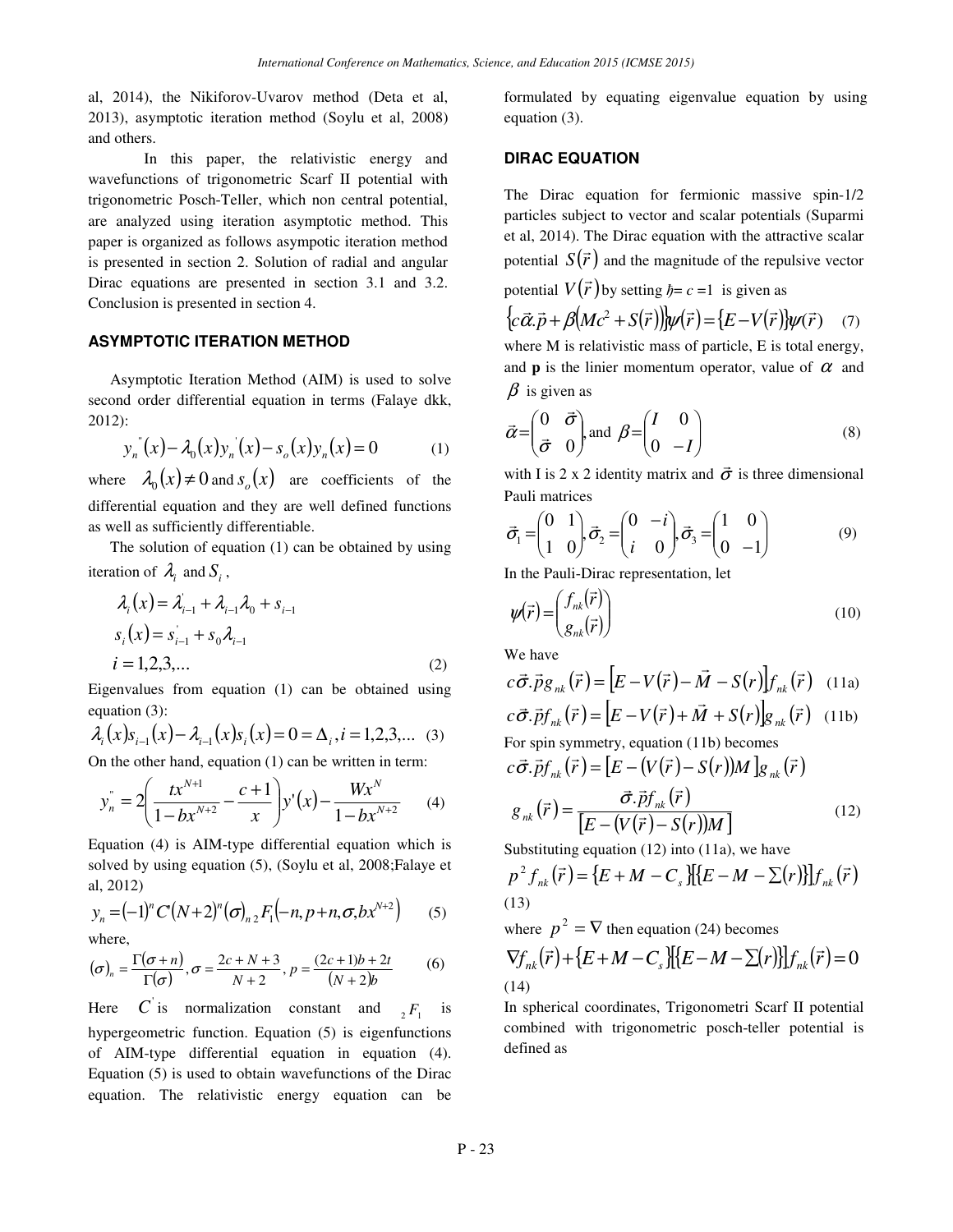$$
V(r,\theta) = \frac{V_0}{\sin^2 \omega r} - \frac{V_1 \cos \omega r}{\sin^2 \omega r} + \frac{1}{r^2} \left( \frac{\kappa(\kappa - 1)}{\sin^2 \theta} + \frac{\eta(\eta - 1)}{\cos^2 \theta} \right)
$$
(15)

Putting equation (15) into equation (14) and simplifying the equation, and let

$$
f_{nk}(\vec{r}) = f_{nk}(r, \theta, \varphi) = R(r)P(\theta)\Phi(\varphi)
$$
(16)  

$$
\left(\frac{1}{r^2} \frac{\partial}{\partial r} \left(r^2 \frac{\partial}{\partial r}\right) + \frac{1}{r^2 \sin \theta} \frac{\partial}{\partial \theta}\right) R(r)P(\theta)\Phi(\varphi) -
$$
  

$$
\left(\sin \theta \frac{\partial}{\partial \theta}\right) + \frac{1}{r^2 \sin^2 \theta} \frac{\partial^2}{\partial \varphi^2}
$$
  

$$
\left(\alpha^2 \left(\frac{V_0}{\sin^2 \alpha r} - \frac{V_1 \cos \alpha r}{\sin^2 \alpha r}\right) - \frac{V_1 \cos \alpha r}{\cos^2 \theta}\right) \left(E + M - C_s\right)R(r)
$$
  

$$
\frac{1}{r^2} \left(\frac{\kappa(\kappa - 1)}{\sin^2 \theta} + \frac{\eta(\eta - 1)}{\cos^2 \theta}\right) \left(E + M - C_s\right)R(r)P(\theta)\Phi(\varphi) = 0
$$
  
(17)

Separating the variables in equation (17), we obtain

$$
\frac{1}{R}\frac{\partial}{\partial r}\left(r^{2}\frac{\partial}{\partial r}\right) - (E+M-C_{s})r^{2}\alpha^{2}\left(\frac{V_{0}}{\sin^{2}\alpha r} - \frac{V_{1}\cos\alpha r}{\sin^{2}\alpha r}\right) + (18a)
$$
\n
$$
(E-M)(E+M-C_{s})r^{2} = l(l+1)
$$
\n
$$
-\frac{1}{\sin\theta}\frac{\partial}{\partial\theta}\left(\sin\theta\frac{\partial}{\partial\theta}\right) - \frac{1}{\sin^{2}\theta}\frac{\partial^{2}}{\partial\phi^{2}} + (E+M-C_{s})
$$
\n
$$
\left(\frac{K(K-1)}{\sin^{2}\theta} + \frac{\eta(\eta-1)}{\cos^{2}\theta}\right) = l(l+1)
$$
\n
$$
-\frac{1}{\sqrt{2\pi}}\frac{\partial^{2}\phi(\phi)}{\partial\phi^{2}} = m^{2}
$$
\n
$$
(18c)
$$

Equation 
$$
(28c)
$$
 is well known with this solution

$$
\phi_m = \frac{1}{\sqrt{2\pi}} e^{im\varphi}, m = 0, \pm 1, \pm 2, \dots
$$
 (19)

# **SOLUTION OF RADIAL DIRAC EQUATION FOR NON-CENTRAL POTENTIAL**

$$
\begin{pmatrix}\n\frac{d^2}{dr^2} - \frac{k(k+1)}{r^2} - (E_{nk} + M - C) \\
E_{nk} - M + \frac{\alpha^2 V_0}{\sin^2 \alpha r} + \frac{\alpha^2 V_1 \cos \alpha r}{\sin^2 \alpha r}\n\end{pmatrix} G_{nk}(r) = 0 \quad (20)
$$

with  $r^2$  sin<sup>2</sup> ar 2  $2 - \sin$  $\frac{1}{2}$ 

 $\overline{(\varphi)}$ 

 $\phi(\varphi)$ 

2

φ

∂

By inserting value  $\frac{1}{r^2}$ *r* then equation (20), become

$$
\left(\frac{d^2}{dr^2} - \frac{\alpha^2}{\sin^2 \alpha r} (k(k+1) + V_0(E_{nk} + M - C)) + \frac{\alpha^2 V_1 \cos \alpha r}{\sin^2 \alpha r} \right) F_{nk}(r) = 0
$$
\n
$$
(E_{nk} + M - C) - (E_{nk} + M - C)(E_{nk} - M)
$$
\n(21)

by using

$$
A_s = k(k+1) + V_0(E_{nk} + M - C)
$$
 (22a)

$$
B_s = V_1 \left( E_{nk} + M - C \right) \tag{22b}
$$
\n
$$
\left( E_{nk} + M - C \right) \left( E_{nk} - M \right) \tag{22b}
$$

$$
E'_{s} = \frac{(E_{nk} + M - C)(E_{nk} - M)}{\alpha^2}
$$

(36c)

then the equation (35), become

$$
\left\{\frac{d^2}{dr^2} - \frac{\alpha^2 A_s}{\sin^2 \alpha r} + \frac{\alpha^2 B_s \cos \alpha r}{\sin^2 \alpha r} - \alpha^2 E_s \right\} F_{nk}(r) = 0 \quad (23)
$$

By variabel subtitution  $\cos(\alpha r) = 1 - 2z$  into equation (23), So obtained

$$
z(1-z)\frac{\partial^2 F_{nk}(z)}{\partial z^2} + \left(\frac{1}{2} - z\right)\frac{\partial F_{nk}(z)}{\partial z} +
$$
  

$$
\left\{E'_{s} - \frac{A_{s} - B_{s}}{4z} - \frac{A_{s} + B_{s}}{4(1-z)}\right\} F_{nk}(z) = 0
$$
 (24)

By using

$$
F_{nk}(z) = (z)^{\delta} (1 - z)^{\gamma} f_n(z)
$$
 (25)

and simplying it, equation (25) can be transformed to hypergeometric differential equation

$$
z(1-z)f_n^{\dagger}(z) + \left(2\delta + \frac{1}{2} - (2\delta + 2\gamma + 1)z\right)
$$
  

$$
f_n^{\dagger}(z) - \left((\delta + \gamma)^2 - E^{\dagger}\right)f_n(z) = 0
$$
 (26)

 Equation (26) is hypergeometri differential equation, so we must transform it to AIM-type equation by divide equation (26) with( $z(1-z)$ , yields

$$
f_n^{\dagger}(z) = \left\{ \frac{-\left(2\delta + \frac{1}{2} - (2\delta + 2\gamma + 1)z\right)}{z(1-z)} f_n(z) \right\} + \left\{ \frac{(\delta + \gamma)^2 - E^{\dagger}}{z(1-z)} f_n(z) \right\}
$$
(27)

From equation (27) obtained

P - 24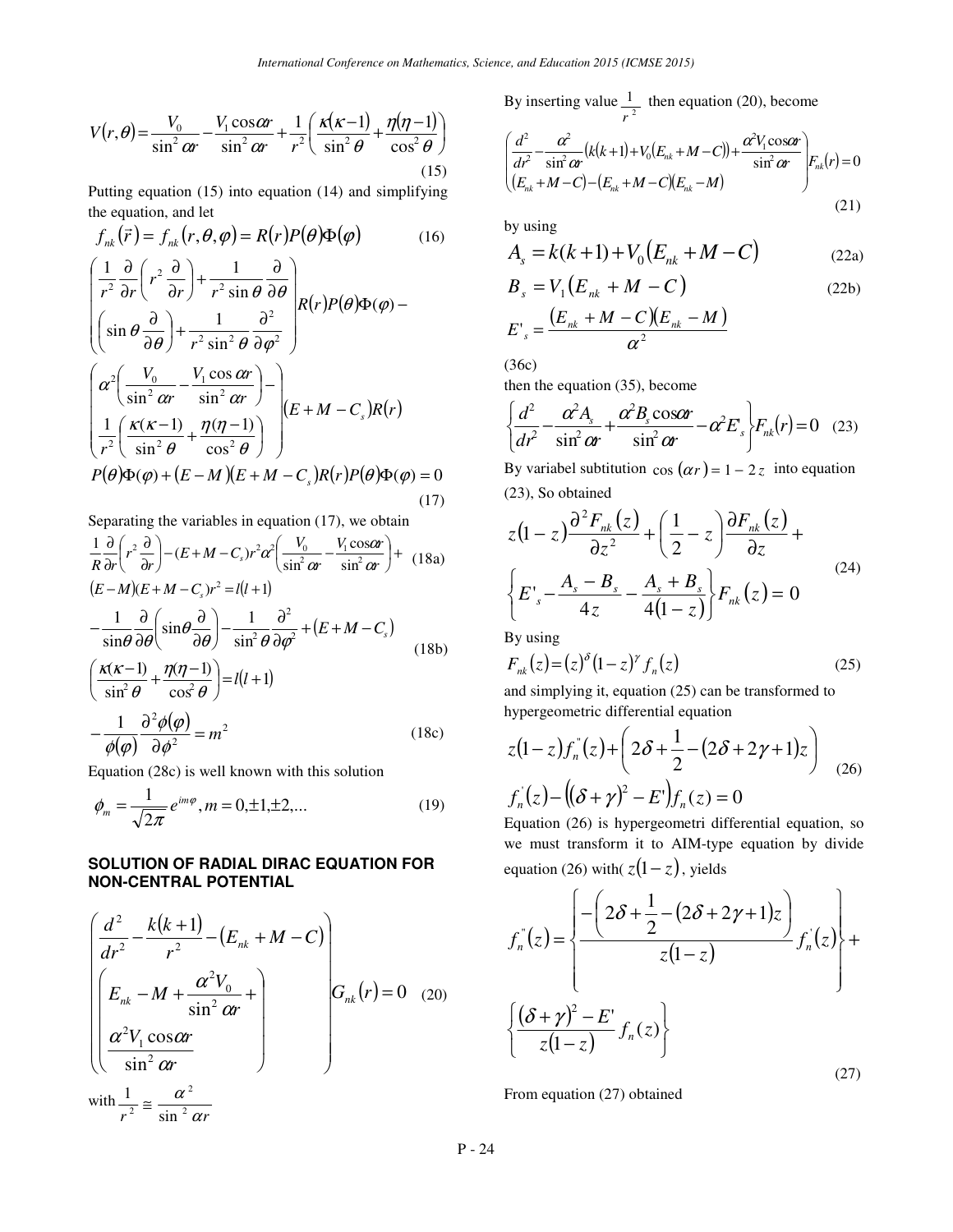$$
\lambda_0 = \frac{-\left(2\delta + \frac{1}{2}\right) + \left(2\delta + 2\gamma + 1\right)z}{z(1-z)}
$$
(28a)

$$
s_0 = \left\{ \frac{(\delta + \gamma)^2 - E^*}{z(1 - z)} \right\}
$$
 (28b)

Then, will be done iteration  $\lambda_i$  dan  $s_i$  using equation (2), where *i* is iteration. And to obtain eigenvalue of energy, we using the equation (3). And by using software matlab, we obtained the results as follows:

$$
\Delta_0 \mathcal{E}_0 = (\delta + \gamma)^2
$$
  
\n
$$
\Delta_1 \mathcal{E}_1 = (2\delta + 2\gamma + 1) + (\delta + \gamma)^2 = (\delta + \gamma + 1)^2
$$
  
\n
$$
\Delta_2 \mathcal{E}_2 = (4\delta + 4\gamma + 4) + (\delta + \gamma)^2 = (\delta + \gamma + 2)^2 \quad (29)
$$
  
\n
$$
\Delta_3 \mathcal{E}_3 = (6\delta + 6\gamma + 9) + (\delta + \gamma)^2 = (\delta + \gamma + 3)^2
$$
  
\n
$$
\Delta_{i_{\text{max}}}
$$

where  $\varepsilon = E'$ . From equation (29), can be generalized become:

$$
\mathcal{E}_{n_r} = (\delta + \gamma + n_r)^2 \tag{30}
$$

where  $n_r$  is radial quantum number  $(n_r = 1, 2, 3, ...)$ 

$$
\delta = \frac{1}{2} \left\{ \frac{1}{2} - \sqrt{A_s - B_s + \frac{1}{4}} \right\}
$$
 (31a)

$$
\gamma = \frac{1}{2} \left\{ \frac{1}{2} + \sqrt{A_s + B_s + \frac{1}{4}} \right\}
$$
 (31b)

Subtituting equation (31a) and equation (31b) into equation (30), then we obtained the relativisic energy,

$$
E_s = \left(\frac{1}{2}\sqrt{A_s + B_s + \frac{1}{4} - \frac{1}{2}\sqrt{A_s - B_s + \frac{1}{4} + n_r + \frac{1}{2}}}\right)^2
$$
\n(32)

The wavefunction of the system are obtained by comparing between equation (26) with equation (4), so we have

$$
c = \frac{2\delta - \frac{3}{2}}{2}, N = -1, t = \frac{2\gamma + \frac{1}{2}}{2}, b = 1
$$
  

$$
\sigma = \frac{2c + N + 3}{N + 2} = 2\delta + \frac{1}{2}, p = \frac{(2c + 1)2t}{(N + 2)b} = 2\delta + 2\gamma
$$
 (33)

From equation (5), we have

$$
f_{n_r}(z) = (-1)^{n_r} C'(1)^{n_r} \left( 2\delta + \frac{1}{2} \right)_{n_{r2}}
$$
  

$$
F_1 \left( -n_r, 2\delta + 2\gamma + n_r, 2\delta + \frac{1}{2}, z \right)
$$
<sup>(34)</sup>

By subsituting Equation (34) into Equation (25), we have the radial wave function,

$$
F_{nk} = (z)^{\delta} (1 - z)^{\gamma} (-1)^{n_r} C'(1)^{n_r} \left( 2\delta + \frac{1}{2} \right)_{n_{r2}}
$$
\n
$$
F_{1} \left( -n_{r}, 2\delta + 2\gamma + n_{r}, 2\delta + \frac{1}{2}, z \right)
$$
\nWhere  $z = \frac{1 - \cos(\alpha r)}{2}$ 

\n
$$
F_{nk} = \left( \frac{1 - \cos(\alpha r)}{2} \right)^{\delta} \left( \frac{1 + \cos(\alpha r)}{2} \right)^{\gamma} (-1)^{n_r} C'(1)^{n_r}
$$
\n
$$
\left( 2\delta + \frac{1}{2} \right)_{n_{r2}} F_{1} \left( -n_{r}, 2\delta + 2\gamma + n_{r}, 2\delta + \frac{1}{2}, z \right)
$$
\nWhere  $C_{nr}$  is radial normalization constant,  $2F_{1}$  is

\n
$$
\left( 2\delta + 1 \right)_{n_{r2}} = \left( 2\delta + 1 \right)_{n_{r2}} \left( 2\delta + 1 \right)_{n_{r2}} = \left( 2\delta + 1 \right)_{n_{r2}} \left( 2\delta + 1 \right)_{n_{r2}} = \left( 2\delta + 1 \right)_{n_{r2}} \left( 2\delta + 1 \right)
$$

hypergeometric function and  $\begin{pmatrix} 2\mathbf{0} & 1 \\ 2\end{pmatrix}_{n}$  $\overline{\phantom{a}}$ J  $\left(2\delta+\frac{1}{2}\right)$  $\setminus$ + 2  $2\delta + \frac{1}{2}$  is Pochamer symbol.

# **SOLUTION OF POLAR DIRAC EQUATION**

$$
\frac{d}{d\theta} \left( \sin \theta \frac{d\Theta(\theta)}{d\theta} \right) - (E + M - C)
$$
  

$$
\sin^2 \theta \left( \frac{\kappa(\kappa - 1)}{\sin^2 \theta} + \frac{\eta(\eta - 1)}{\cos^2 \theta} \right) \Theta(\theta) + (37)
$$
  

$$
l(l+1)\sin^2 \theta \Theta(\theta) - m^2 \frac{\Theta(\theta)}{\sin \theta} = 0
$$

By setting  $P = H / \sqrt{\sin \theta}$  in equation (37)

$$
\frac{d^2H}{d\theta^2} + \frac{1}{2}H + \frac{1}{4}\frac{\cos^2\theta}{\sin^2\theta}H - (E+M-C)
$$

$$
\left(\frac{\kappa(\kappa-1)}{\sin^2\theta} + \frac{\eta(\eta-1)}{\cos^2\theta}\right)H + l(l+1)H - \frac{m^2}{\sin^2\theta}H = 0
$$
(38)

To solve equation (37) we introduce a new variable  $\cos^2 \theta = z$  and equation (37) becomes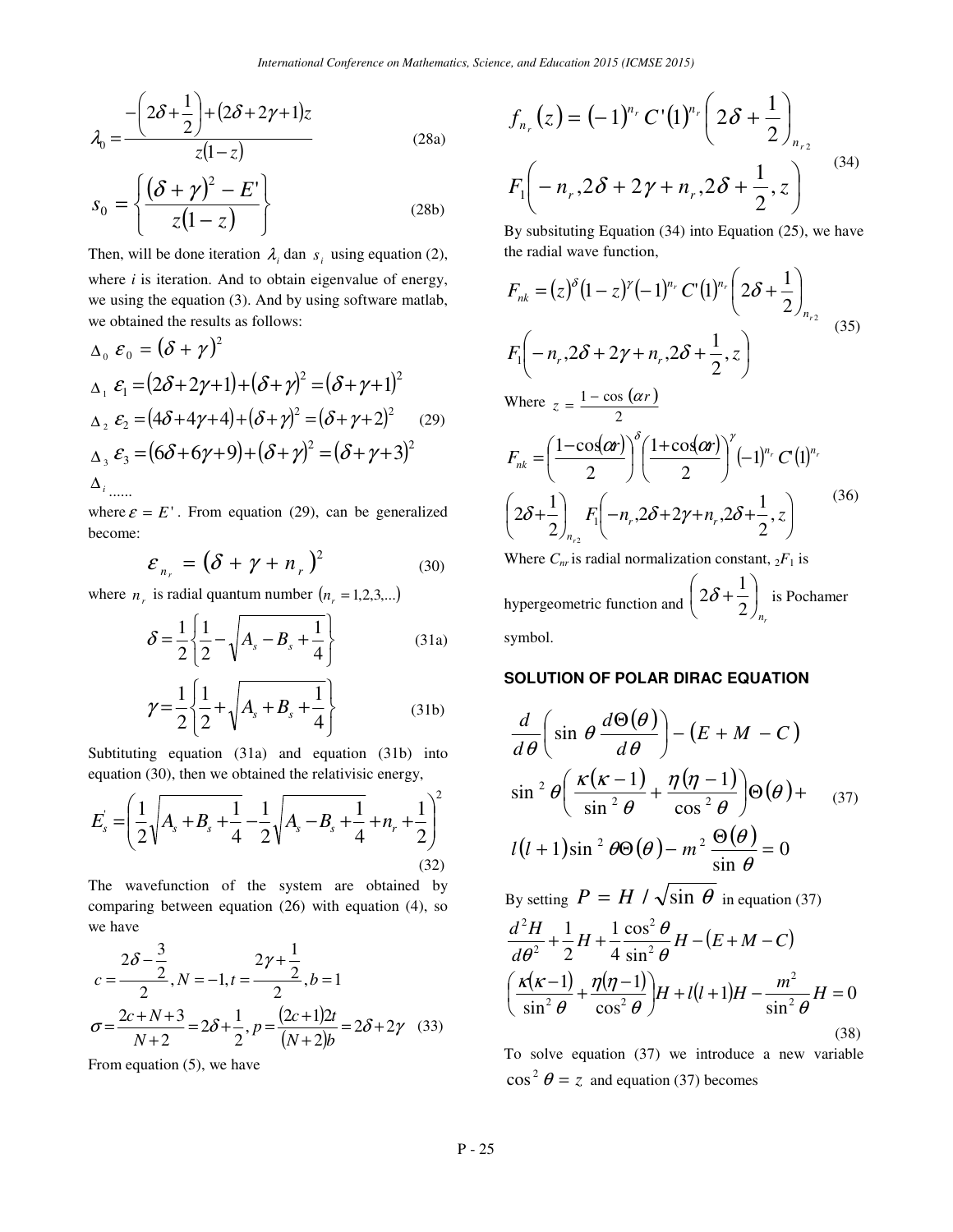$$
z(1-z)\frac{d^2H}{dz^2} + \left(\frac{1}{2} - z\right)\frac{dH}{dz} -
$$
\n
$$
\left\{ (E+M-C)\left(\frac{\kappa(\kappa-1)}{4(1-z)} + \frac{\eta(\eta-1)}{4z}\right) + \frac{m^2 - \frac{1}{4}}{4(1-z)} \right\}
$$
\n
$$
H + \left( \frac{\left(1 + \frac{1}{2}\right)^2}{4} \right)H = 0
$$
\n(39)

By using

$$
H = z^{\alpha} (1 - z)^{\beta} p \tag{40}
$$

and simplying it, equation (39) can be transformed to hypergeometric differential equation:

$$
z(1-z)p''+p'\left(\left(2\alpha+\frac{1}{2}\right)-(2\alpha+2\beta+1)z\right)+
$$
  

$$
p\left|-(\alpha+\beta)^2+\left(\frac{\left(l+\frac{1}{2}\right)^2}{4}\right)\right|p=0
$$
 (41)

Equation (41) is hypergeometri differential equation, so we must transform it to AIM-type equation by divide equation (41) with( $z(1-z)$ , yields

$$
p'' = p'\left(\frac{\left(2\alpha + \frac{1}{2}\right) - \left(2\alpha + 2\beta + 1\right)z}{z(1-z)}\right) +
$$
  

$$
p\left(\frac{-\left(\alpha + \beta\right)^2 + \left(l + \frac{1}{2}\right)^2\left(\frac{1}{4}\right)}{z(1-z)}\right)
$$
(42)

From equation (42), we have

$$
\lambda_0 = \frac{-\left(\left(2\delta + \frac{1}{2}\right) - \left(2\delta + 2\gamma + 1\right)z\right)}{z\left(1 - z\right)}\tag{43a}
$$

$$
S_0 = \frac{\left((\alpha + \beta)^2 - \left(\frac{1}{2}l + \frac{1}{4}\right)^2\right)}{z(1 - z)}
$$
(43b)

To have this eigen value of equation, further iterations  $\lambda_i$ and  $S_i$ , which *i* is stated iteration. By using equation (5), energy eigenvalues can be obtained, and by using software matlab, we have

$$
\Delta_0 = s_0 \lambda_1 - s_1 \lambda_0 = 0 \rightarrow (\alpha + \beta)^2 = \left(\frac{1}{2}l + \frac{1}{4}\right)^2
$$
  
\n
$$
\Delta_1 = s_1 \lambda_2 - s_2 \lambda_1 = 0 \rightarrow (\alpha + \beta + 1)^2 = \left(\frac{1}{2}l + \frac{1}{4}\right)^2
$$
  
\n
$$
\Delta_2 = s_2 \lambda_3 - s_3 \lambda_2 = 0 \rightarrow (\alpha + \beta + 2)^2 = \left(\frac{1}{2}l + \frac{1}{4}\right)^2
$$
  
\n(44)

where  $\varepsilon = E'$ . from equation (44), can be generalized becomes:  $\overline{1}$ 

$$
l_{n_l} = 2\alpha + 2\beta + 2n_l - \frac{1}{2}
$$
 (45)

where  $n_l$  is orbital quantum number  $(n_l = 1, 2, 3, \ldots)$ 

The wavefunction of the system are obtained by comparing between equation (42) with equation (4), so we have

$$
c = \frac{2\alpha - \frac{3}{2}}{2}, N = -1, t = \frac{2\beta + \frac{1}{2}}{2}, b = 1
$$

$$
\sigma = \frac{2c + N + 3}{N + 2} = 2\alpha + \frac{1}{2}, p = \frac{(2c + 1)2t}{(N + 2)b} = 2\alpha + 2\beta \qquad (46)
$$

From equation (5), we have

$$
p_{n_l}(z) = (-1)^{n_l} C'(1)^{n_l} \left( 2\delta + \frac{1}{2} \right)_{n_{l_2}}
$$
  

$$
{}_2F_1 \left( -n_l, 2\alpha + 2\beta + n_l, 2\alpha + \frac{1}{2}, z \right)
$$
<sup>(47)</sup>

By subtitution Equation (47) into equation (40), we have

$$
H = z^{\alpha} (1 - z)^{\beta} (-1)^{n_l} C'(1)^{n_l} \left( 2\delta + \frac{1}{2} \right)_{n_{l_2}}
$$
  

$$
{}_2F_1 \left( -n_l, 2\alpha + 2\beta + n_l, 2\alpha + \frac{1}{2}, z \right)
$$

Where  $z = \cos^2 \theta$ , so the angular wave function can be obtained, as follows

$$
H(z) = (\cos \theta)^{2\alpha} (\sin \theta)^{2\beta} (-1)^{n_l} C' (1)^{n_l}
$$
  

$$
\left(2\alpha + \frac{1}{2}\right)_{n_{l_2}} F_1 \left(-n_l, 2\alpha + 2\beta + n_l, 2\alpha + \frac{1}{2}, z\right)
$$
 (48)

*Cnl* is angular normalization constant.

P - 26